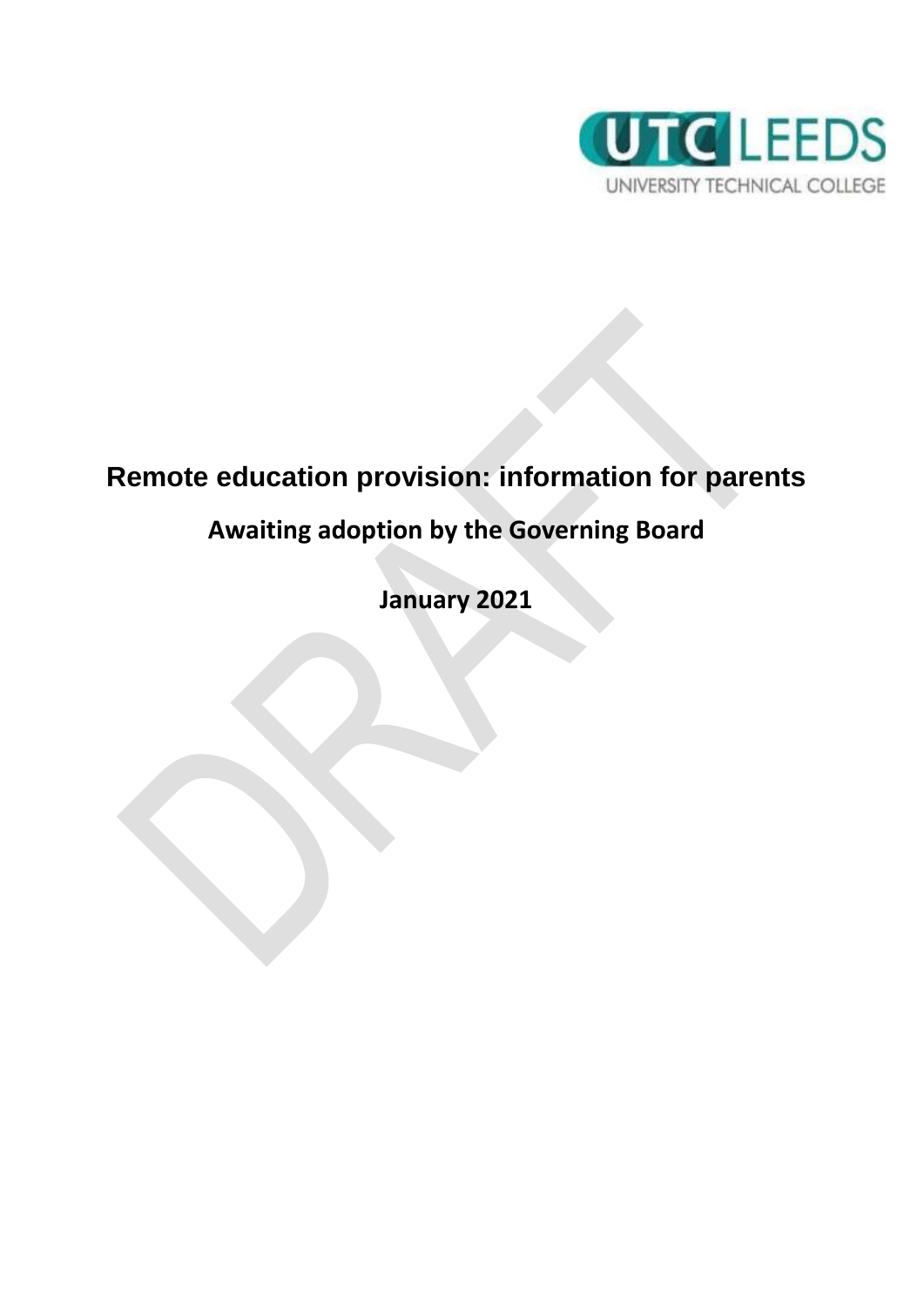# **Remote education provision: information for parents**

This information is intended to provide clarity and transparency to pupils and parents or carers about what to expect from remote education where national or local restrictions require entire cohorts (or bubbles) to remain at home.

For details of what to expect where individual pupils are self-isolating, please see the final section of this page.

### **The remote curriculum: what is taught to pupils at home**

A pupil's first day or two of being educated remotely might look different from our standard approach, while we take all necessary actions to prepare for a longer period of remote teaching.

#### **What should my child expect from immediate remote education in the first day or two of pupils being sent home?**

Where a student is individually self-isolating work will be set via google classrooms by their normal classroom teacher.

Where a large group of students are sent home during the day as a result of being identified as a close contact of someone who has tested positive for COVID-19, their teachers will set work via google classrooms for the rest of the lessons that day.

Where daily COVID-19 testing is available students/ parents who have consented to testing will return to college the following day and be tested daily. Where daily COVID-19 testing is not available, students will follow their normal timetable of live lessons the following day. Where a student does not consent to daily testing, work will be set via their normal google classrooms.

#### **Following the first few days of remote education, will my child be taught broadly the same curriculum as they would if they were in school?**

We teach the same curriculum remotely as we do in school wherever possible and appropriate. However, we have needed to make some adaptations in some subjects. For example, in practical subjects such as Engineering, we will deliver the coursework elements of the course where practical activities cannot continue at home.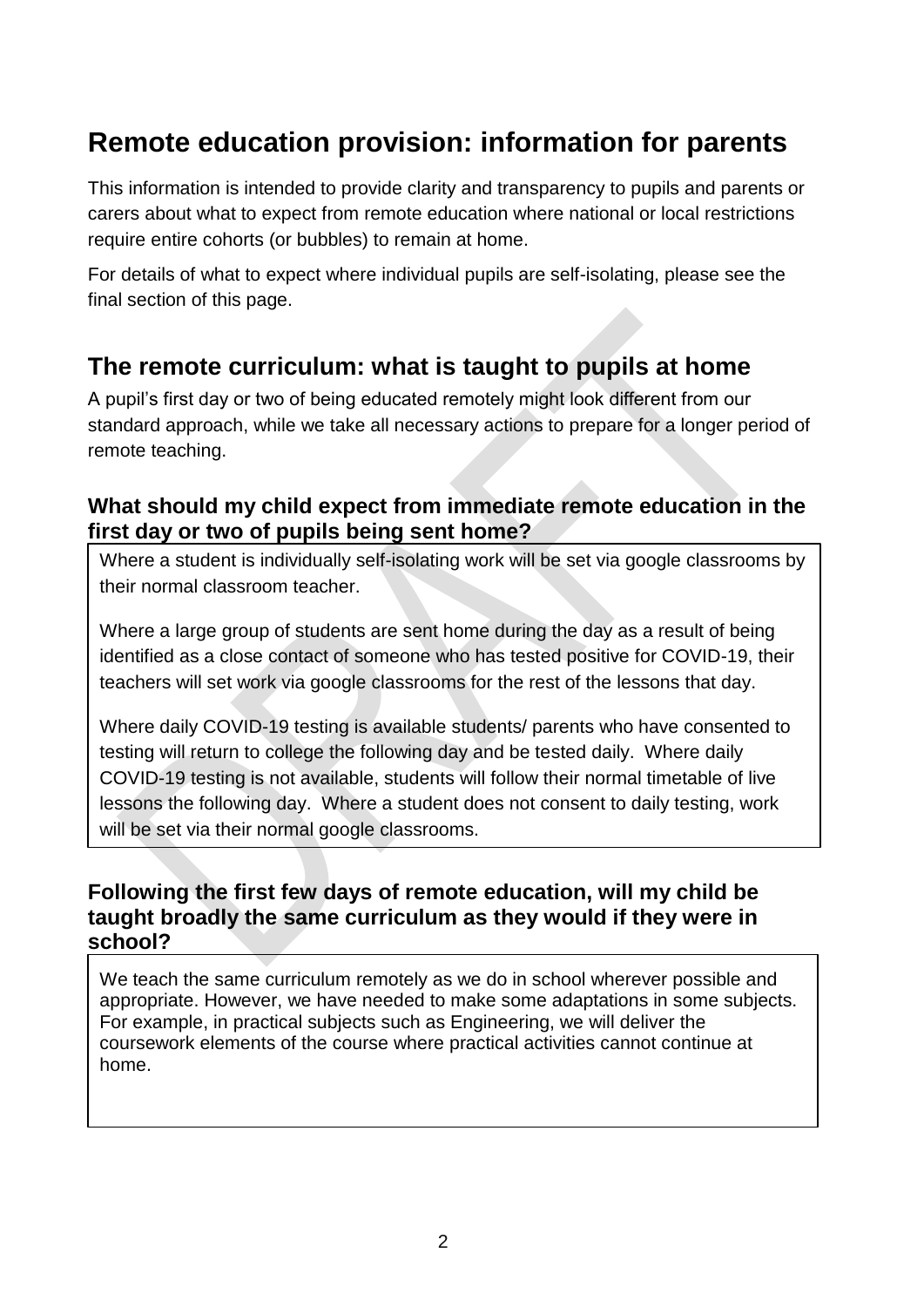## **Remote teaching and study time each day**

#### **How long can I expect work set by the school to take my child each day?**

We expect that remote education (including remote teaching and independent work) will take pupils broadly the following number of hours each day:

| Key Stage 4 | 4 hours live* lessons per day + 1 hour<br>of structured independent work per<br>day. |
|-------------|--------------------------------------------------------------------------------------|
| Key Stage 5 | 18 live* lessons per week + structured<br>independent work each week                 |

\*Live lessons are the normal method of delivery but are subject to external parameters such as connectivity issues or staff absence. Every attempt will be made to deliver live lessons and independent work will be posted via google classrooms as an alternative where staff are not available.

## **Accessing remote education**

#### **How will my child access any online remote education you are providing?**

Students access all online remote education via their normal google classrooms. Where instructions may differ, students and parents will be emailed.

#### **If my child does not have digital or online access at home, how will you support them to access remote education?**

We recognise that some pupils may not have suitable online access at home. We take the following approaches to support those pupils to access remote education:

All students have been surveyed to assess their ability to access remote provision on an individual laptop or tablet. Where a student does not have access to their own laptop or tablet we have:

A range of chrome books and DfE issued laptops to lend to students

A small number of dongles to provide internet access

Access to the DfE scheme to boost internet access

Please contact your child's pastoral leader if you need support with access to remote provision.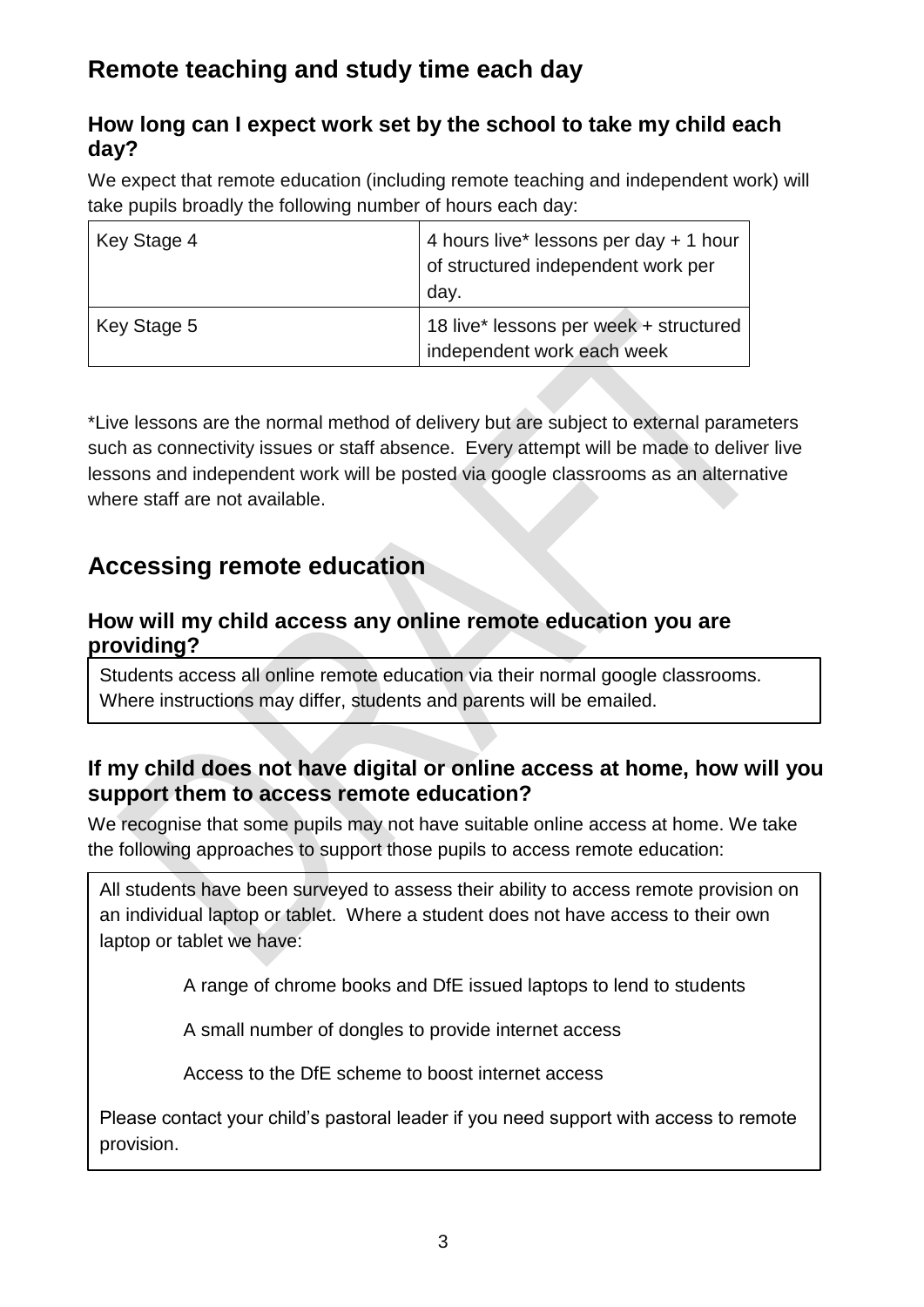#### **How will my child be taught remotely?**

We use a combination of the following approaches to teach pupils remotely:

Students will be taught live via google classrooms and google meet. Staff continually explore new platforms to engage students with learning, including some of the following examples:

- Classkicks
- Desmos

Peardeck

Nearpod

**Teachermade** 

On Shape

Students will be signposted to these platforms via their normal google classroom and google meet.

### **Engagement and feedback**

#### **What are your expectations for my child's engagement and the support that we as parents and carers should provide at home?**

All students are expected to attend all online lessons and be present promptly. Registers are taken for each lesson within the first 10 minutes and pastoral staff will contact any students who are not present online. Parents will also be notified. Students are expected to complete work within the lesson and will be marked for a follow up phone call via our pastoral team if they are not contributing their work

#### **How will you check whether my child is engaging with their work and how will I be informed if there are concerns?**

Staff check engagement with work every lesson and parents are informed immediately if there are any issues.

#### **How will you assess my child's work and progress?**

Feedback can take many forms and may not always mean extensive written comments for individual children. For example, whole-class feedback or quizzes marked automatically via digital platforms are also valid and effective methods, amongst many others. Our approach to feeding back on pupil work is as follows: